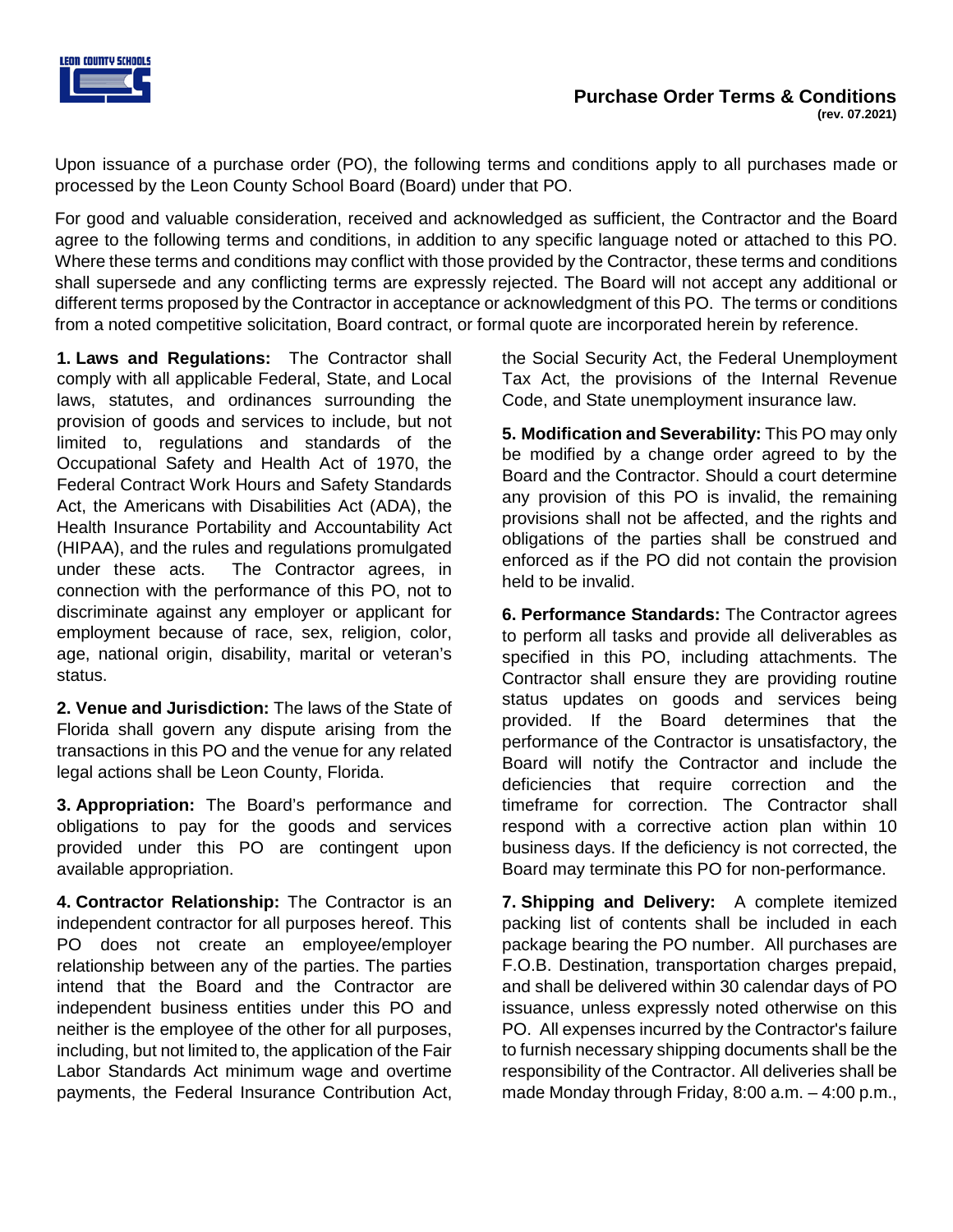

excluding legal holidays. Delivered items that do not conform to the specifications may be rejected and returned at the Contractor's expense. If delivery to the specified location cannot be made on or before the specified date, the Contractor shall notify the Board. The Board assumes no liability for any packages delivered to the wrong location.

**8. Inspection and Testing:** The Board shall have the right to expedite, inspect and test any of the goods or services provided under this PO before payment. If rejected, they will be held for disposal at the Contractor's risk. Such inspection, or the waiver thereof, however, shall not relieve the Contractor from the full responsibility of furnishing goods and work conforming to the requirements of this PO, and not prejudice any claim, right, or privilege the Board may have due to the use of defective or unsatisfactory goods or services.

**9. Payment Terms:** The Contractor will be paid upon submission of a properly certified invoice to the Board following delivery and acceptance of the contracted goods or services. The invoice(s) shall contain sufficient detail for audit purposes, including the PO number, Contractor's FEIN, and an itemized list of all goods and/or services. The Board intends to pay all properly submitted invoices on "Net 30 Days" terms, following the receipt of goods or completion of services.

**10. Convicted and Discriminatory Vendor Lists:** Per Section 287.133, F.S., and Board Policy PO6320, an entity or affiliate who is on the Convicted Vendor List or the Discriminatory Vendor List may not perform work as a contractor, supplier, subcontractor, or consultant with the Board.

**11. E-Verify:** As required by Section 448.095, F.S., every Contractor must register with and use the U.S. Department of Homeland Security's E-Verify system to verify the work authorization status of all employees hired during the term of this PO and must, upon request, provide evidence of compliance with this provision. Subcontractors shall provide the Contractor with an affidavit stating the Subcontractor does not employ, contract with, or subcontract with

an unauthorized alien. This affidavit will be made available to the Board upon request.

**12. Conflict of Interest:** The purchase hereunder is subject to the provisions of Chapter 112, F.S. The Contractor and any Subcontractors must disclose the name of any director or agent who is an employee of the Board. The Contractor shall not, in connection with this PO or any other agreement with the Board, directly or indirectly (1) offer, give, or agree to give anything of value to anyone as consideration for any Board officer or employee's decision, opinion, recommendation, vote, exercise of discretion, or violation of a known legal duty, or (2) offer, give, or agree to give to anyone anything of value for the benefit of, or at the direction or request of, any Board officer or employee.

**13. Insurance and Indemnification:** The Contractor agrees to provide adequate insurance coverage on a comprehensive basis and to hold such insurance for the term of this PO. The Contractor accepts full responsibility in identifying and determining the type(s) and extent of insurance necessary to provide reasonable financial protection for the Contractor and the Board.

The Contractor agrees to indemnify, defend, and hold harmless the Board, its officers, agents, and employees from and against all fines, claims, assessments, suits, judgments, damages, and liabilities (including expenses) to the full extent allowed by the law. This includes court costs and attorney's fees arising out of any acts, actions, breeches, neglect, or omissions of the Contractor, its employees, and its agents, under this PO.

This PO does not constitute a waiver of sovereign immunity or consent by the Board to suit by third parties in any matter arising therefrom.

**14. Property Rights:** All patents, copyrights, and trademarks arising, developed, or created in the course of or as a result hereof are Board property, and nothing resulting from the Contractor's services or provided by the Board to the Contractor may be reproduced, distributed, licensed, sold, or otherwise transferred without prior written permission of the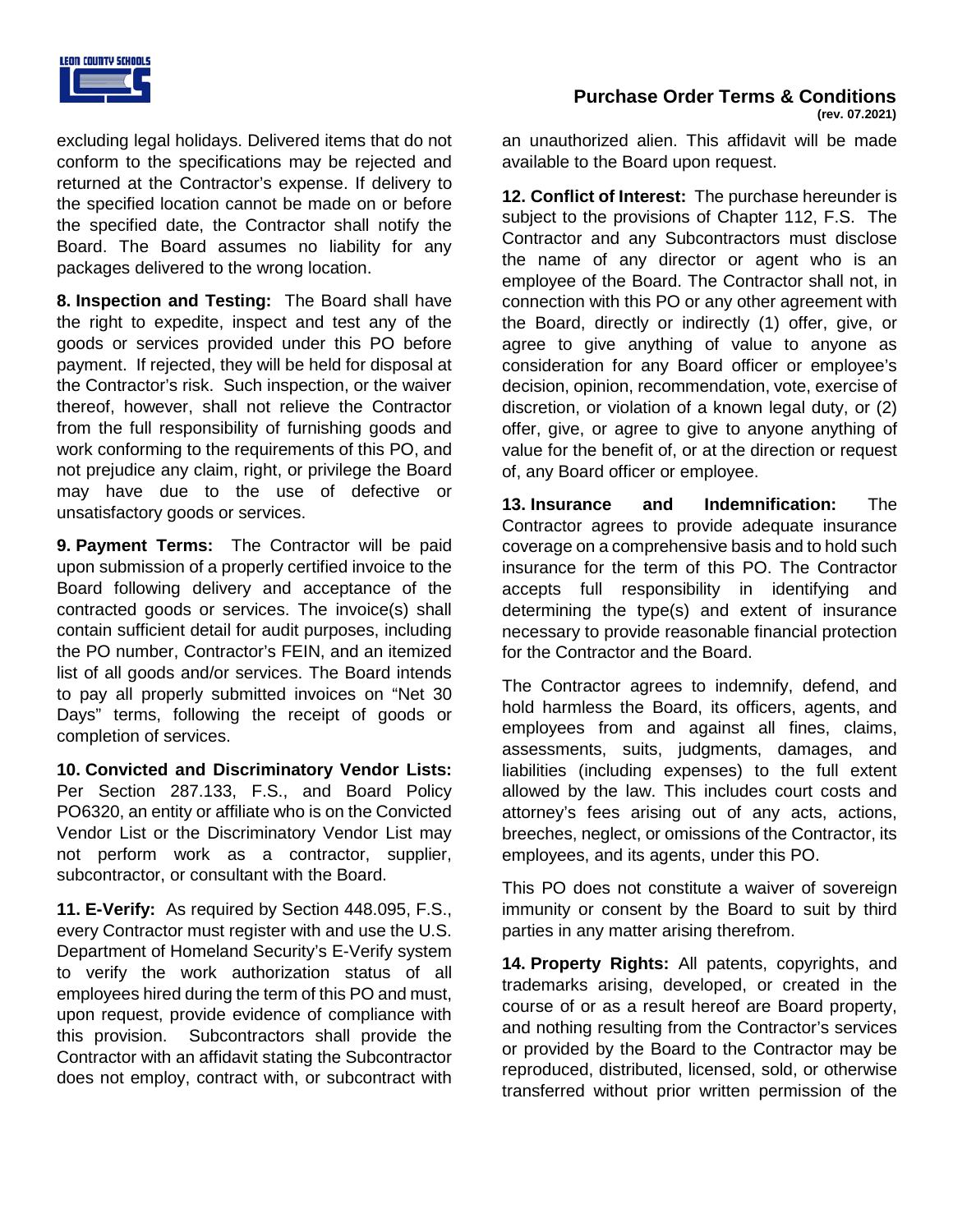

Board. This clause does not apply to the Board's purchase of a license for the Contractor's intellectual property.

**15. Subcontracts:** The Contractor is fully responsible for all work performed under this PO. The Contractor may, upon receiving written consent from the Board's PO Contact, or designee, enter into a written subcontract(s) for the performance of certain functions under this PO. No subcontract shall relieve the Contractor of their responsibilities under this PO. All payments to the subcontractor(s) shall be made by the Contractor. It is understood and agreed that the Contractor is solely liable to any subcontractors and the Board shall not be liable to any subcontractor for expenses or liabilities incurred under the subcontract.

**16. Assignment:** The Contractor shall not sell, assign or transfer any of its rights, duties, or obligations under this PO without the prior written consent of the Board. In the event of any assignment, the Contractor remains secondarily liable for the performance of the PO, unless the Board expressly waives such secondary liability. The Board may assign the PO with prior written notice to the Contractor.

**17. Termination for Default:** The Board may terminate all or any part of this PO by giving notice of default to the Contractor if the Contractor (a) refuses or fails to deliver the goods within the time specified; (b) fails to comply with any of the provisions of this PO, or (c) becomes insolvent or subject to proceedings under any law relating to bankruptcy insolvency or the relief of debtors. In the event of a termination for default, the Board's liability shall be limited to the payment for only goods or services delivered and accepted by the Board.

**18. Termination for Convenience**: The Board may cancel this PO at any time for its convenience, in whole or in part, in which event the Board's sole obligation shall be to reimburse the Contractor for those goods or services shipped and accepted by the Board up to the date of termination, and costs incurred by the Contractor for unfinished goods, which are specifically manufactured for the Board

and which are not standard products of the Contractor, as of the date of termination. In no event shall the Board be responsible for the loss of anticipated profit nor shall reimbursement exceed the PO value.

**19. Warranty:** All goods furnished by the Contractor for any service or installation provided under this PO shall be warranted to the highest quality of its intended purpose(s). In the event of a breach, the Contractor shall take all necessary actions, at the Contractor's expense, to correct such breach in the most expeditious manner possible. This warranty shall also inure to the benefit of the user of the goods.

**20. Criminal Background Checks:** The following provisions which implement the requirements of Board policy 8475, Sections 1012.315, 1012.32, 1012.465 (Jessica Lunsford Act), 1012.467, and 1012.468, Florida Statutes are referenced and included herein. If this PO results in the deployment of personnel, whether they are a direct employee of the Contractor or a subcontractor, to Leon County School sites, it is the responsibility of the Contractor to follow the requirements of the referenced laws and policies.

**21. Scrutinized Companies Certification:** By accepting this PO, the Contractor certifies they are not listed on the Scrutinized Companies that Boycott Israel List, created under Section 215.4725, F.S., and they are not currently engaged in a boycott of Israel. If this PO exceeds \$1,000,000 in total (not including renewal years), the Contractor certifies that it is not listed on either the Scrutinized Companies with Activities in Sudan List, or the Scrutinized Companies with Activities in the Iran Petroleum Energy Sector List created under Sections 215.473 and 215.4725, F.S., and further certifies they are not engaged in business operations in Cuba or Syria as stated in Section 287.135(2)(b)2, F.S. Per Sections 287.135(5) and 287.135(3), F.S., the Contractor agrees the Board may immediately terminate the PO for cause if the Contractor is found to have submitted a false certification or if the Contractor is placed on the Scrutinized Companies with Activities in Sudan List, the Scrutinized Companies with Activities in the Iran Petroleum Energy Sector List, the Scrutinized